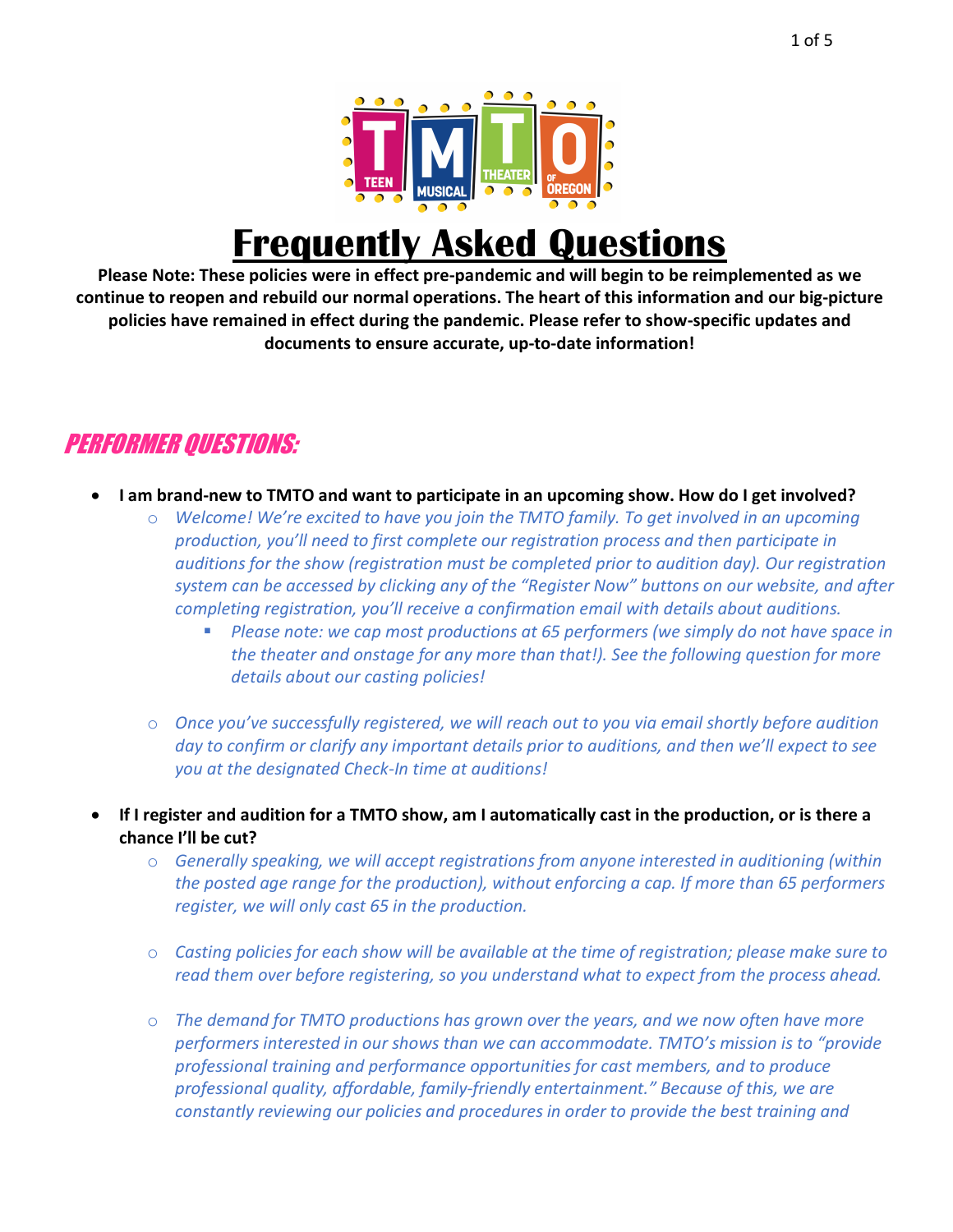*experience for our cast members and families, while maintaining our high performance standards and expanding the reach and capacity of our programming.* 

- **Do I need to have prior theater/music/dance experience to participate? Do I need to have taken classes through TMTO before auditioning for a production?**
	- o *No! We welcome young people of all experience-levels, training, etc. We'd love to have you join us for a show, class, or camp, even if you've never set foot in a theater before.*
- **I want to sign up for a production, class, or camp. How do I do that?**
	- o *When we are ready to accept registrations for a production, class, or camp, you will find it listed within our registration system (please note: if participants are under 18, a parent/guardian must submit registration on the participant's behalf. If the show, class, or camp you're looking for isn't listed in our system, check back closer to the opportunity to register). Simply proceed through the registration system, and once you've submitted your registration, you'll receive an email confirmation indicating you've been registered. If we have reached capacity, you can choose to be added to the waitlist, and we will notify you if space becomes available.*
- **What should I prepare for auditions?**
	- o *Please check out our document "What to Prepare/Expect at Auditions, Audition Tips, Casting Insights, and More!" that is available on the TMTO website. All the details you need are available there. This document will also be emailed to you upon registration.*
- **I'm nervous to audition. Any advice?**
	- o *We want you to be successful! We pride ourselves on maintaining a non-competitive atmosphere in the company. Pick material that you love and feel good performing – if you love it, we'll love it. We promote a sense of camaraderie, support, and friendship from the moment you begin a TMTO show, so know that your fellow auditionees will be cheering for you, too! The purpose of the audition is to figure out where you will be the most successful in the production, so we're all on the same team, and we're rooting for you.*
- **I'd like to take a class, workshop, or camp through TMTO before participating in a production. How often are these types of opportunities offered?**
	- o *We'd love for you to join us for one of these opportunities! We offer an assortment of musical theater, acting, dance, and music classes during the year – primarily in between our mainstage productions. Many of our production/creative team members also teach our classes and workshops, so what we offer and when is determined based on our team's availability, as well as a variety of other factors.*

## PARENT/FAMILY QUESTIONS:

- **What does the \$500 participation fee go toward?**
	- o *The participation fee helps cover some of the costs of producing the show, from the costumes your performer(s) wear, to the sets they perform on, to paying the Creative Team, etc. We have*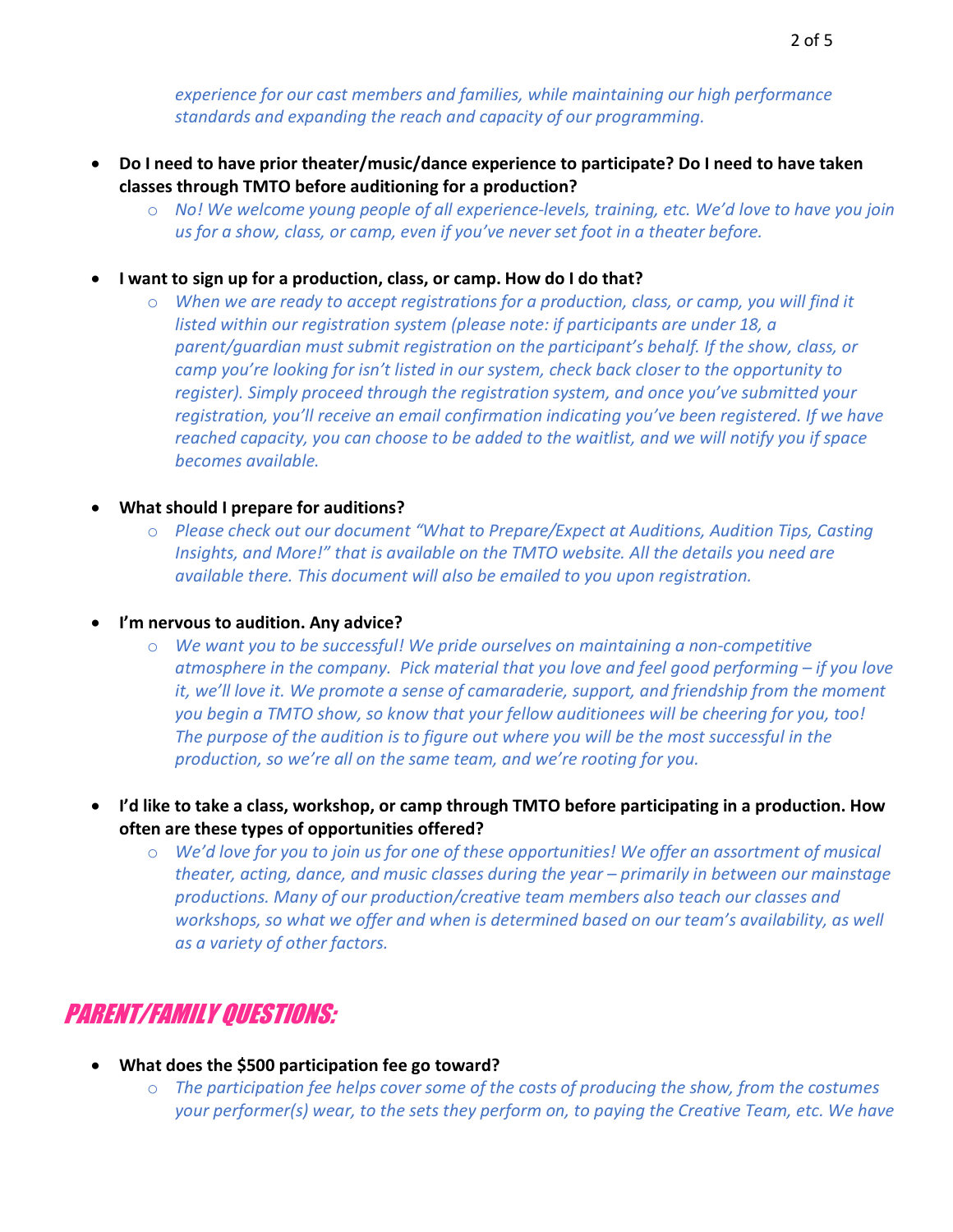*found that this is a very reasonable price, especially considering the quality of experience and show. We are one of the least expensive youth theater programs in the Valley.*

- o *This \$500 amount is the per-performer fee of \$400, plus a \$100-per-family production fee. On most TMTO shows, we offer a Sibling Discount, which subtracts \$50 for each additional child who registers for the production.*
- o *For most productions, there will be a script fee associated with your performer's participation in the show. We may include this amount with your registration fee up front, or we may collect it separately. We will clarify this for each production.*
- **Can I earn any of that participation fee back?**
	- o *Yes! Families can earn up to \$100 back by volunteering up to 10 hours on the production (1 hour = \$10). Of course, we encourage you to volunteer more than 10 hours, as it takes a village to put on a show. We love that the families of our performers are a vital part of our experience and process. We can't do what we do without you!*
- **Are there other costs associated with being involved in a TMTO production?**
	- o *Yes. We ask you to provide your performer(s) with whatever shoes are needed for the show, if we don't already have them in stock; we do our best to find affordable options for you. Of course, you get to keep any shoes you purchase at the end of the show. We also ask you to provide certain makeup items for your performer(s), as they cannot be shared for health/sanitary reasons. Modesty is important to us, and we ask you to supply your own showspecific underclothes as identified by our costume designer. We also offer an optional show tshirt, which you are welcome to purchase at the time of registration for anyone in your family who wants one!*
- **My family can't afford the participation fee for a TMTO production. Do you offer scholarships?**
	- o *Yes! We don't want financial requirements to prevent families from participating in TMTO, so we offer scholarships for every production. If interested, please fill out the show-specific Scholarship Application (available on the TMTO website) and submit it to tmto@craterian.org PRIOR to registering for the production. Additional information and instructions regarding scholarships can be found on the TMTO website as well.*
	- o *We are sometimes able to offer scholarships for TMTO classes and other opportunities. These applications will also be available on the TMTO website, as applicable.*
- **How do I register my child for a show?**
	- o *Our registration process is all digital. We use a software system to manage and organize all registration details. The link to our registration system is accessible through the TMTO page on the Craterian's website.*
		- *Registration and minimum payment must be submitted prior to auditions; participants will not be able to audition until registration is complete.*
		- *If you're applying for a scholarship, the scholarship application must be submitted and processed by the TMTO office prior to registration. You will be contacted with further instructions after your application has been received and processed.*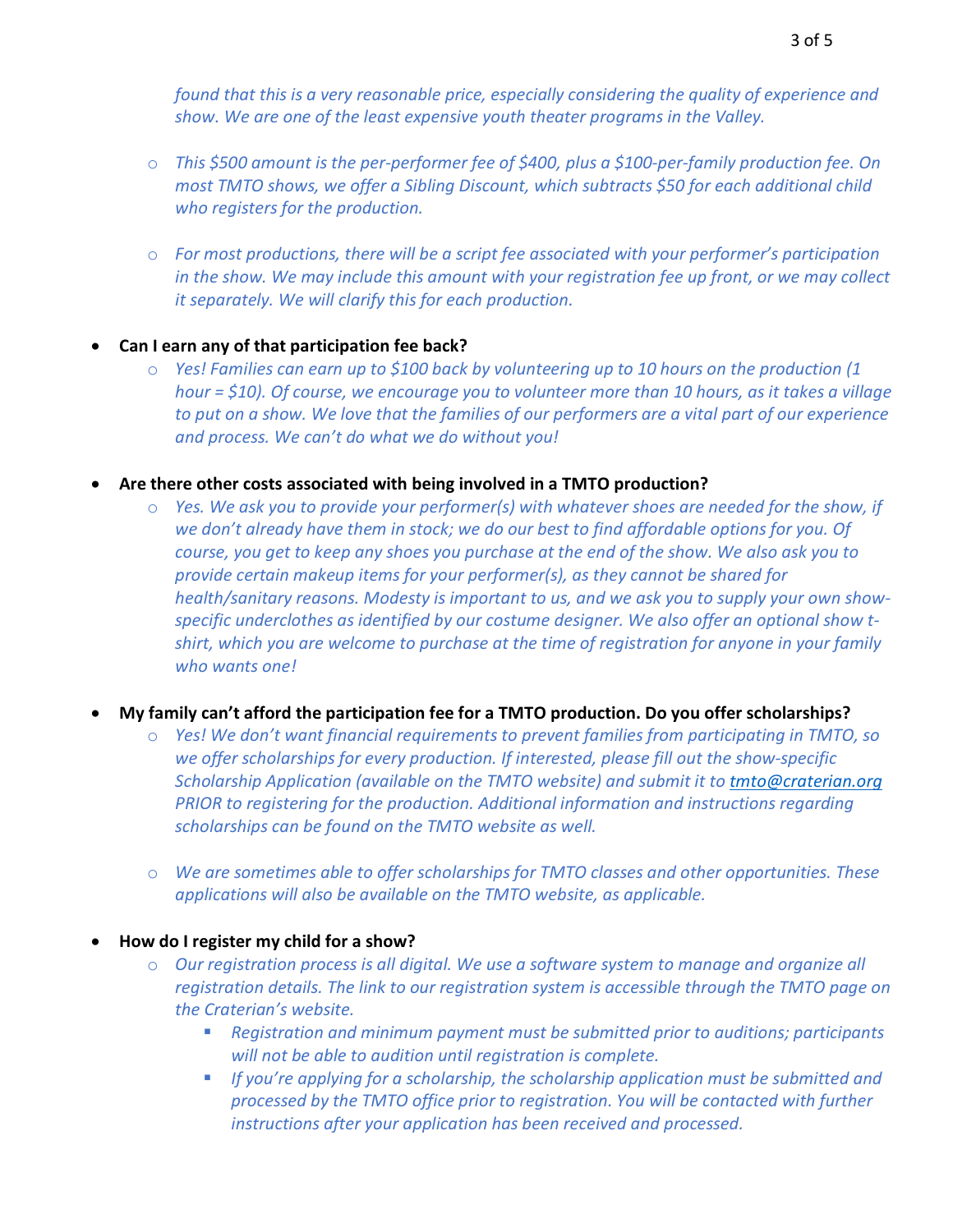- *If you'd prefer not to pay via credit card or e-check, other arrangements can be made; email tmto@craterian.org.*
- **Are auditions held in a group format, or will my performer(s) be auditioning in a room by themselves?**
	- o *Auditions are held in a group format, meaning that all auditionees will be in the room to watch, applaud for, and support each other. We find this can sometimes be easier than auditioning solely for the creative team/audition panel. Our audition environment is professional, yet very supportive and friendly – we want everyone to give their best audition, and we will do everything we can to make sure that happens.*
- **Are auditions and rehearsals open to parents and family?**
	- o *Parents and family are allowed to watch auditions from the back of the theater/audition room, but that is the only part of the process that is open for observation (callbacks, rehearsals, and tech week are all closed). We thank you for understanding!*
- **I registered my performer(s) for the show but they can no longer participate. Is there a refund policy?**
	- o *If you decide to withdraw your performer(s) from the show, you must do so prior to the callback list being published in order to receive a partial refund of your participation fee (50%). If performer(s) withdraw after the callback list has been published, a refund will not be possible. We believe there are no small parts in the theater, and that every role offers opportunity for growth. We don't want to establish a precedent that it is ok to quit a production if one is unhappy with the casting. Thank you for understanding and for helping us teach your performers about honoring their commitments and respecting the casting process!*
- **My child has been cast in the ensemble. What can we expect about their level of involvement in the show?**
	- o *Ensemble members are critical in helping tell stories onstage. We are always looking for ways to include more performers in each of our shows (often, a show is written for 20 or fewer performers, and yet we figure out how to expand them to include 60+ people!). Ensemble members will not be needed at every rehearsal until we reach the final week or two of the rehearsal process. We have a lot of vocals, choreography, and blocking to teach in a condensed period of time, and we have to be very strategic about how it's accomplished. Please know that if it doesn't seem like your performer has many rehearsals, they aren't being left out – we are simply focusing on other aspects of the show.*
	- o *Typically, ensemble members will be needed heavily in the first week or so, sporadically in the middle weeks, and heavily in the final weeks. Each performer's rehearsal schedule will vary from day to day and week to week, depending on their role(s) in the show. Our schedules fluctuate quite a bit as we proceed through the rehearsal process, as we have many variables to juggle, including cast conflicts, creative team availability, and a large volume of show material to teach!*
- **My child has been cast in a principal role. What can we expect about their level of involvement in the show?**